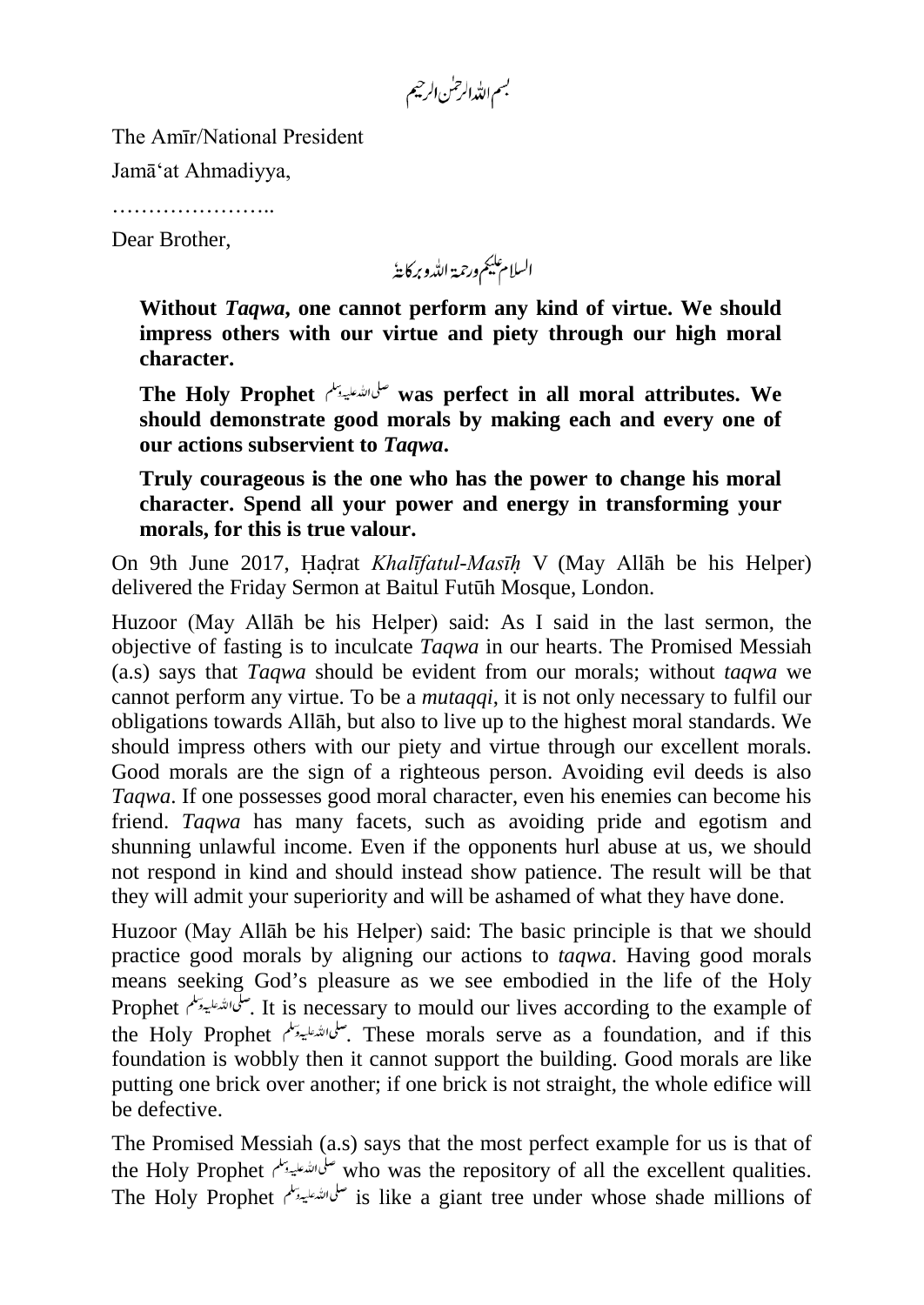people find shelter. His example is such that Allāh has commanded us to follow it according to our abilities. And for this we need to struggle and strive.

The Promised Messiah (a.s) says that unless man strives and resorts to prayer, the veil that covers his heart cannot be removed. Allāh says that He does not avert the calamity that comes upon a people unless they themselves strive to alleviate it. There can be no transformation without effort and courage. Whether it is the people of our Jamā'at or anyone else, transformation can only come about through striving and prayer, not otherwise. Philosophers have varying views on this point; some believe that man can transform his morals through his efforts, while others insist that he cannot. The truth is that if one strives and does not become lax, one can transform one's moral character. The philosophers who think that it is impossible to change one's morals are mistaken. For instance, I know of some civil servants who used to receive bribes, but when they truly repented, they would not be swayed even by a mountain of gold. The Promised Messiah (a.s) says that in the physical realm if one does not care for one's health, one soon succumbs to old age, and the same is true of the spiritual system. If someone does not strive to transform his baser morals with higher ones and does not do away with evil thoughts, then his moral condition will continue to deteriorate. In the month of Ramadān, Allāh has provided us an opportunity to overcome our laziness and to improve our moral condition.

The Promised Messiah (a.s) says that true repentance is very effective in attaining higher morals and perfection. Whoever wishes to rid himself of evil habits must repent with a true heart and a sincere determination. Repentance has three essential conditions: The first is to remove the evil thoughts that lead to evil conduct. The fact is that imagination has a major effect on man; therefore, we should do away with evil thoughts and imaginations. The second condition is to express remorse and to believe that the pleasures of this world are transient. The third condition is determination, which means to make a firm resolve never to revert to those evils ever again. And when he shows such remorse, Allāh will enable him to truly repent. Ultimately, the evil habits will disappear and the higher morals will take their place. But only God can grant one the power to undertake this, and it can be attained by living up to these three conditions. If one prays with steadfastness, God will enable him to undergo a transformation in his morals character.

The Promised Messiah (a.s) says that we do not need wrestlers in our Jamā'at, rather we need those who have the strength to transform their moral character. The true brave person is one who has the power to transform his moral condition. You should employ all your power and strength for this purpose, for this constitutes true valour and bravery. One's moral character is a miracle that no one can lay a finger on. This is why the Holy Prophet's moral moral character served as such a potent miracle. Thus, man should correct his moral condition, because this is the miracle that is never wasted and its benefit reaches far and wide. You will find in the stories of many people who were motivated to accept Islām upon witnessing moral miracles. The sinners who stood against the Holy Prophet *ملمان الله علي*دينكم did not believe after seeing miracles, rather they were only convinced of his truth after witnessing his excellent morals. Moral miracles